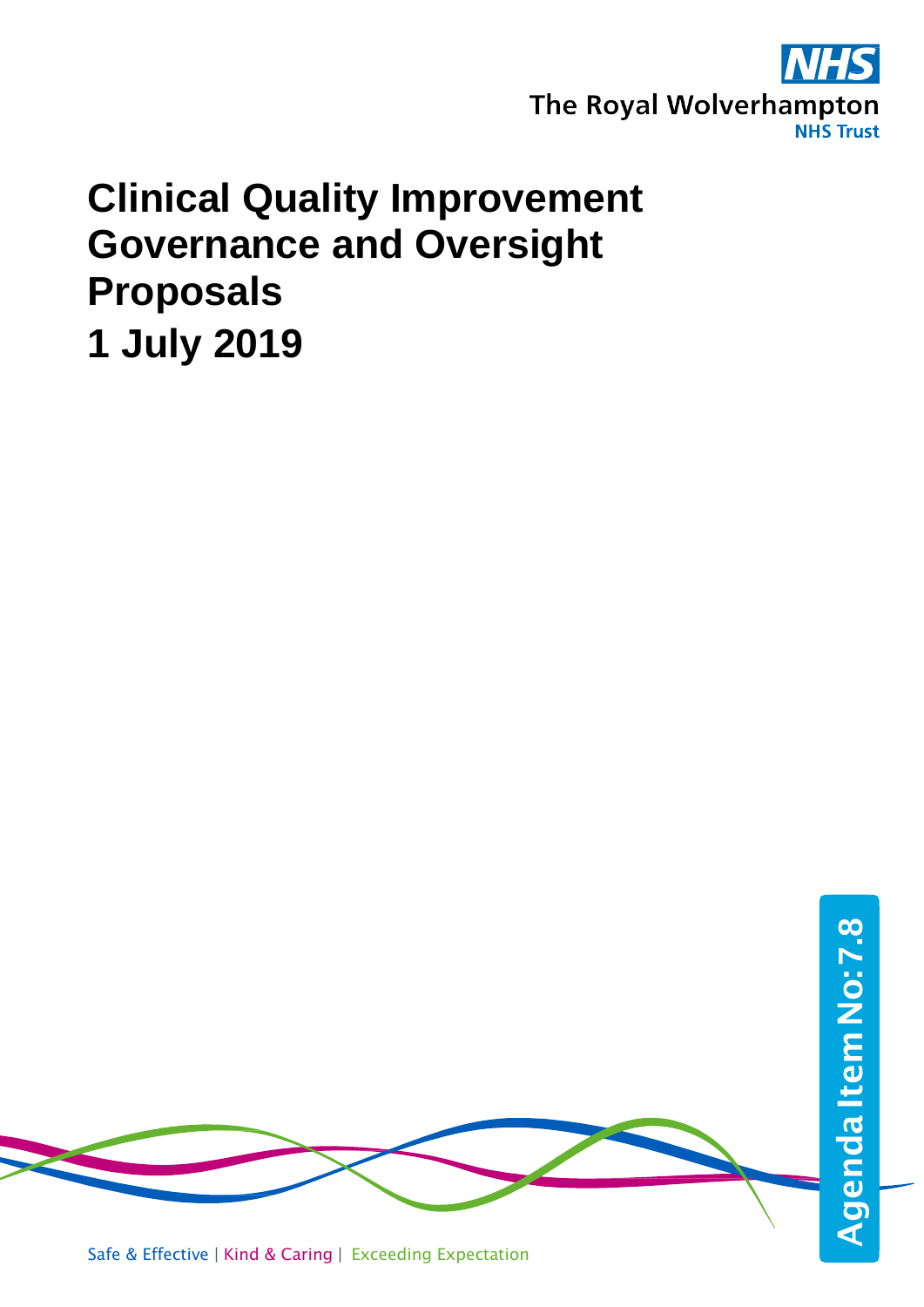**NHS** The Royal Wolverhampton

| <b>Trust Board Report</b>                                      |                                                                                                                                                                                                                                                                                                                                                                                                                                                                                                                                                                                                                                                                                            |  |  |
|----------------------------------------------------------------|--------------------------------------------------------------------------------------------------------------------------------------------------------------------------------------------------------------------------------------------------------------------------------------------------------------------------------------------------------------------------------------------------------------------------------------------------------------------------------------------------------------------------------------------------------------------------------------------------------------------------------------------------------------------------------------------|--|--|
| <b>Meeting Date:</b>                                           | 1 July 2019                                                                                                                                                                                                                                                                                                                                                                                                                                                                                                                                                                                                                                                                                |  |  |
| Title:                                                         | <b>CQI Governance and Oversight Proposals</b>                                                                                                                                                                                                                                                                                                                                                                                                                                                                                                                                                                                                                                              |  |  |
| <b>Executive</b><br><b>Summary:</b>                            | The Paper sets out proposals to provide a governance framework for the<br>CQI programme                                                                                                                                                                                                                                                                                                                                                                                                                                                                                                                                                                                                    |  |  |
| <b>Action</b><br><b>Requested:</b>                             | The Board is asked to approve the recommendations                                                                                                                                                                                                                                                                                                                                                                                                                                                                                                                                                                                                                                          |  |  |
| For the attention of the Board                                 |                                                                                                                                                                                                                                                                                                                                                                                                                                                                                                                                                                                                                                                                                            |  |  |
| <b>Assure</b>                                                  | The paper is intended to Assure the Board that there is adequate<br>$\bullet$<br>oversight and management of the Programme                                                                                                                                                                                                                                                                                                                                                                                                                                                                                                                                                                 |  |  |
| <b>Advise</b>                                                  | The process will be reviewed in twelve months<br>$\bullet$                                                                                                                                                                                                                                                                                                                                                                                                                                                                                                                                                                                                                                 |  |  |
| <b>Author + Contact</b><br><b>Details:</b>                     | mikesharon@nhs.net<br>Tel 01902 695944                                                                                                                                                                                                                                                                                                                                                                                                                                                                                                                                                                                                                                                     |  |  |
| <b>Links to Trust</b><br><b>Strategic</b><br><b>Objectives</b> | 1. Create a culture of compassion, safety and quality<br>2. Proactively seek opportunities to develop our services<br>3. To have an effective and well integrated local health and care system that operates<br>efficiently<br>4. Attract, retain and develop our staff, and improve employee engagement<br>5. Maintain financial health - Appropriate investment to patient services<br>6. Be in the top 25% of all key performance indicators                                                                                                                                                                                                                                            |  |  |
| <b>Resource</b><br><b>Implications</b>                         | None                                                                                                                                                                                                                                                                                                                                                                                                                                                                                                                                                                                                                                                                                       |  |  |
| <b>Report Data</b><br><b>Caveats</b>                           | None                                                                                                                                                                                                                                                                                                                                                                                                                                                                                                                                                                                                                                                                                       |  |  |
| <b>CQC Domains</b>                                             | Safe: patients, staff and the public are protected from abuse and avoidable harm.<br>Effective: care, treatment and support achieves good outcomes, helping people maintain<br>quality of life and is based on the best available evidence.<br>Caring: staff involve and treat everyone with compassion, kindness, dignity and respect.<br><b>Responsive:</b> services are organised so that they meet people's needs.<br><b>Well-led:</b> the leadership, management and governance of the organisation make sure it's<br>providing high-quality care that's based around individual needs, that it encourages learning<br>and innovation, and that it promotes an open and fair culture. |  |  |
| <b>Equality and</b><br><b>Diversity Impact</b>                 | None identified                                                                                                                                                                                                                                                                                                                                                                                                                                                                                                                                                                                                                                                                            |  |  |
| <b>Public or Private:</b>                                      | Public                                                                                                                                                                                                                                                                                                                                                                                                                                                                                                                                                                                                                                                                                     |  |  |
| <b>Other formal</b><br>bodies involved:                        | QGAC                                                                                                                                                                                                                                                                                                                                                                                                                                                                                                                                                                                                                                                                                       |  |  |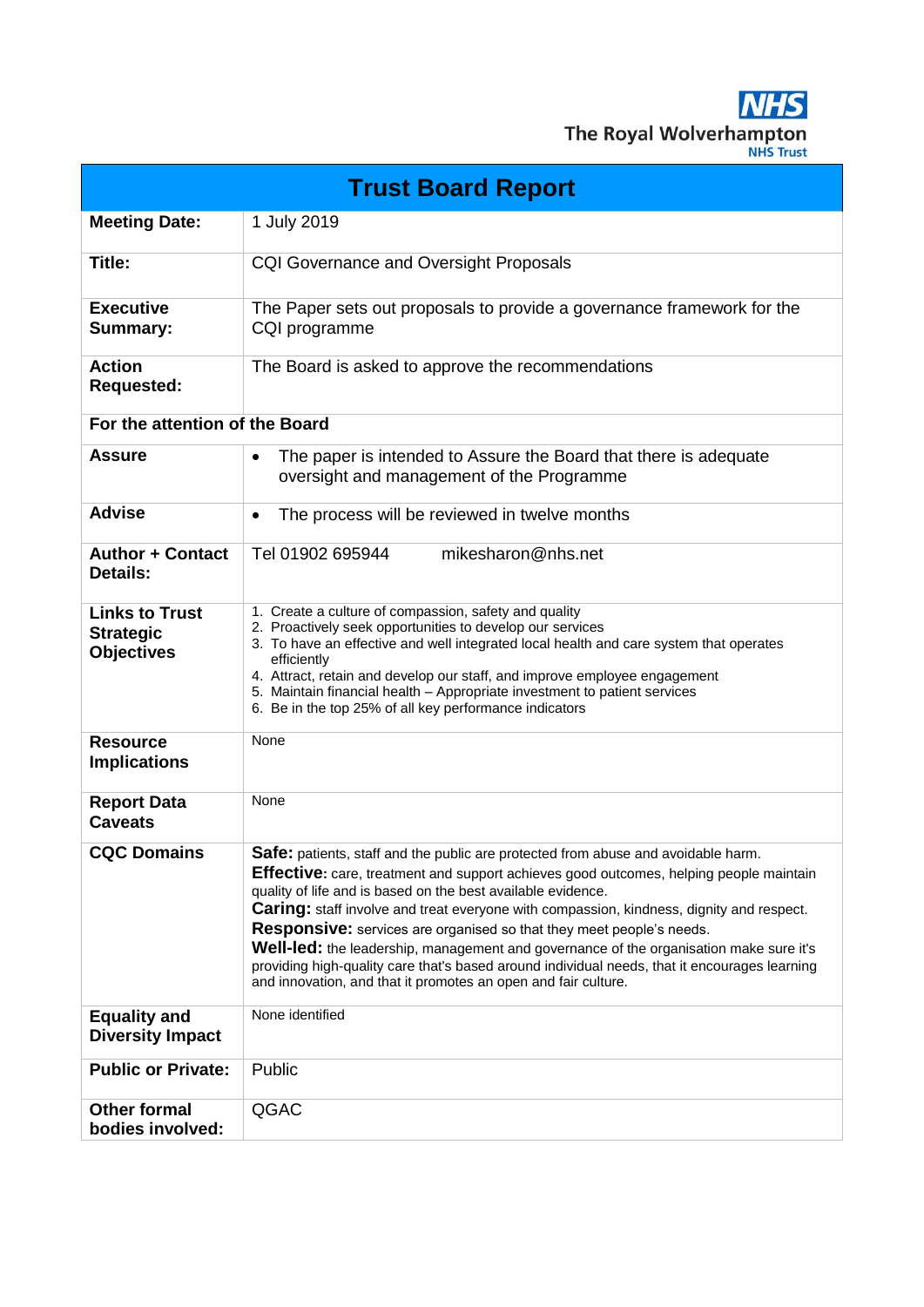| <b>NHS</b>           | In determining this matter, the Board should have regard to the Core |  |
|----------------------|----------------------------------------------------------------------|--|
| <b>Constitution:</b> | principles contained in the Constitution of:                         |  |
|                      | Equality of treatment and access to services                         |  |
|                      | High standards of excellence and professionalism<br>$\bullet$        |  |
|                      | Service user preferences<br>$\bullet$                                |  |
|                      | Cross community working                                              |  |
|                      | <b>Best Value</b>                                                    |  |
|                      | Accountability through local influence and scrutiny                  |  |

## **Report Details**

## **CQI Oversight and Governance Proposals**

This paper sets out the principles and proposed options to ensure that effective governance mechanisms are in place to support the Continuous Quality Improvement (CQI) programme.

The reporting and governance of CQI needs to ensure that there is a clear focus on three main areas of reporting:

- 1. Oversight Board Programme governance and Executive commitment,
- 2. Internal CQI Programme Governance, and
- 3. Clinical and Operational staff engagement, involvement and Wider Trust ownership.

# **Level 1 – Board and Executive Level Oversight**

## **1.1 Executive Oversight and Commitment**

| Where                      | It is proposed that this takes place at the weekly Executive Meeting.                                                                                                                                |
|----------------------------|------------------------------------------------------------------------------------------------------------------------------------------------------------------------------------------------------|
| Lead/Provided by           | As Executive lead, it is proposed that the Director of Strategy<br>provides<br>a verbal regular update.                                                                                              |
| <b>Exception Reporting</b> | Formal reporting including by exception is to the CEO.                                                                                                                                               |
| Purpose                    | This keeps the CQI programme current on the executive agenda and<br>gives the opportunity to create high level support and executive<br>commitment without the need to create an additional meeting. |

### **1.2 Board and Board Committee Oversight**

| Where                  | <b>Trust Board - Quarterly</b><br>Trust Management Committee (TMC) - Quarterly<br>Quality Safety Improvement Group (QSIG) - Quarterly<br>Quality Safety and Governance committee (QGAC) - Quarterly                                                                           |
|------------------------|-------------------------------------------------------------------------------------------------------------------------------------------------------------------------------------------------------------------------------------------------------------------------------|
| Lead/provided by       | As Executive lead, it is proposed that the Director of Strategy provides<br>the reports for Trust Board and QGAC and would attend QGAC<br>quarterly.<br>As clinical lead, the Associate Medical Director for<br>Quality<br>Improvement provides the reports for QSIG and TMC. |
| Exception<br>reporting | Formal reporting including by exception is to the CEO.                                                                                                                                                                                                                        |
| Purpose                | This keeps the CQI programme current on the management and senior<br>clinical professional's agenda and gives the opportunity to create high<br>level support and commitment without the need to create an additional<br>meeting.                                             |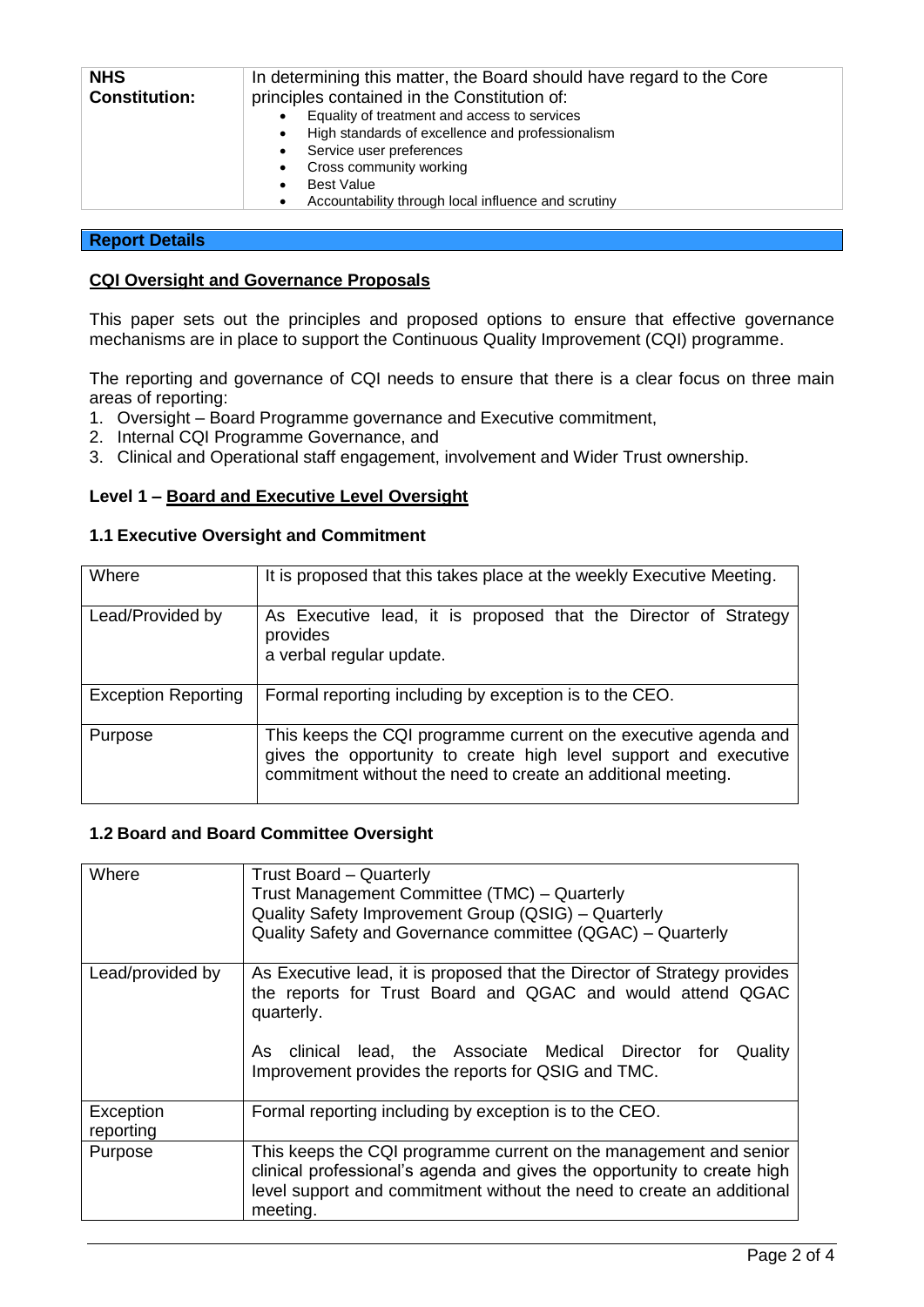# **Rationale**

The TMC has recently changed its structure, discussing fewer reports in greater depth. The advantage of using TMC as the reporting route is the good representation from across the whole Trust management and clinical services. This could help to generate interest, and ultimately support, for future programmes of work.

## **Recommendation: That CQI reports through to TMC quarterly.**

The Quality groups focus for the Trust is primarily through QSIG and QGAC. There would be considerable alignment between the CQI work programme and the items under discussion at these groups. As TMC would provide the clinical and operational drive and impetus, QGAC would be ideal to overseeing the operation of the programme, alignment with the quality agenda and the progress of the overall CQI programme. QGAC could seek assurance from QSIG in matters of detailed scrutiny and reporting of good governance and progress.

**Recommendation: That CQI reports through to QGAC quarterly.**

**Recommendation: That QGAC seeks assurance from QSIG regarding the CQI programme.**

The Trust Board have committed to supporting the development of a CQI programme and has commenced the NHSI Leadership for Improvement Programme. It is appropriate that in addition to the chairs reports of TMC and QGAC, that the Board receives a dedicated CQI programme update on a quarterly basis. The Board report will provide additional forward focus for the programme and reporting on the broader Organisational Developments of the programme. This allows the Board the opportunity to support and challenge the progress being made and provides clear oversight of the outcomes for the Trust.

**Recommendation: That CQI reports through to Trust Board quarterly.**

### **Level 2 - CQI Internal Programme Governance**

## **A CQI team will meet monthly as the Programme Group, Chaired by the Deputy Director of Strategic Planning and Performance.**

The remit for this group is to;

- Determine the agreed programme of work and agree on the expected outcomes
- Provide assurance/sign off for any new programmes of work
- Receive and scrutinise programme progress reports
- Monitoring and approval of the CQI plans
- Oversee and support CQI communications and engagement plan

The meeting will be supported by the CQI PMO officer and will be formally minuted.

### **Level 3 - Wider Trust Ownership**

The intention of the CQI is that the principles of continuous improvement will, over time, extend across the whole organisation and inform the behaviour and ultimately the culture of the Trust.

This can't be achieved without the commitment and support of a wider stakeholder group that is representative of the Trust as a whole. The purpose of the group is to support and help embed CQI in all activities and functions.

The proposal is to create a wider CQI Stakeholder Group, as an adjunct to the CQI Programme Group with the Lead Director (DSPP) as Chair, meetings would be quarterly and proposed attendees include:

| Role*                     | <b>Role</b>                           |
|---------------------------|---------------------------------------|
| Chair                     | Head of service efficiency & Redesign |
| <b>CQI Lead</b>           | Division 1 Lead                       |
| <b>CQI Clinical Lead</b>  | Division 2 Lead                       |
| Education & Training Lead | Division 3 Lead                       |